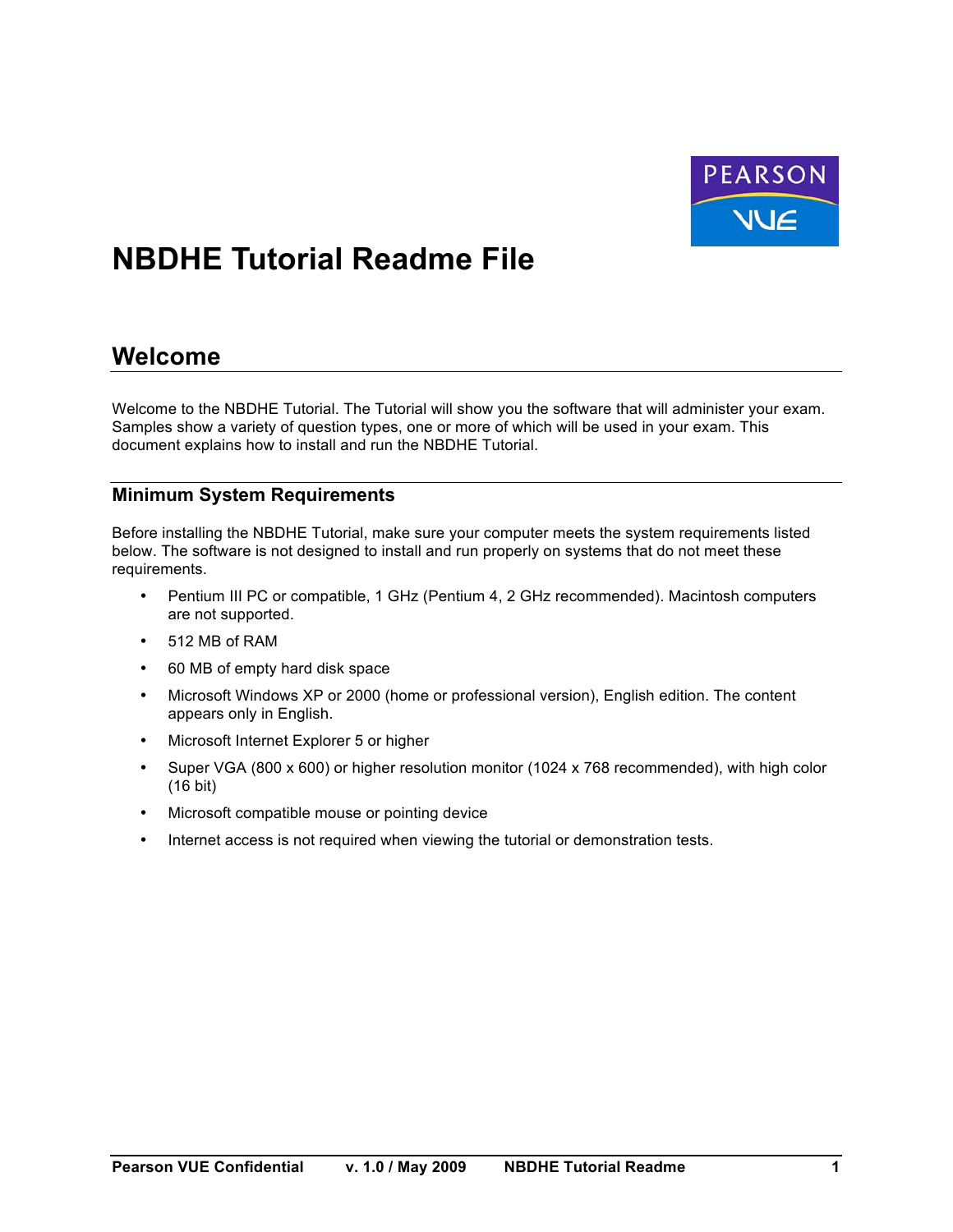#### **Install the NBDHE Tutorial**

The installation process is quick and easy. Just follow the instructions on the computer screen. The process is also outlined for you here.

- 1. Click the **NBDHE Tutorial** download link.
- 2. Click the **Save** button when the **File Download** window displays.

| Do you want to run or save this file?                                                                                   |
|-------------------------------------------------------------------------------------------------------------------------|
| Name: NBDHE.msi<br>Type: Windows Installer Package, 44.1 MB<br>From: www.pearsonvue.com<br>Cancel<br><b>Run</b><br>Save |
| While files from the Internet can be useful, this file type can                                                         |

3. The **Save As** window displays. Navigate to the **temp** directory and click the **Save** button.

| Save As                       |               |                           |  |              |       | $\hat{?}$ |
|-------------------------------|---------------|---------------------------|--|--------------|-------|-----------|
| Save in:                      | temp          | $\checkmark$              |  |              | ODPE- |           |
| My Recent<br><b>Documents</b> |               |                           |  |              |       |           |
| Desktop                       |               |                           |  |              |       |           |
| My Documents                  |               |                           |  |              |       |           |
| My Computer                   |               |                           |  |              |       |           |
|                               | File name:    | NBDHE.msl                 |  | $\checkmark$ |       | Save      |
| My Network                    | Save as type: | Windows Installer Package |  | $\checkmark$ |       | Cancel    |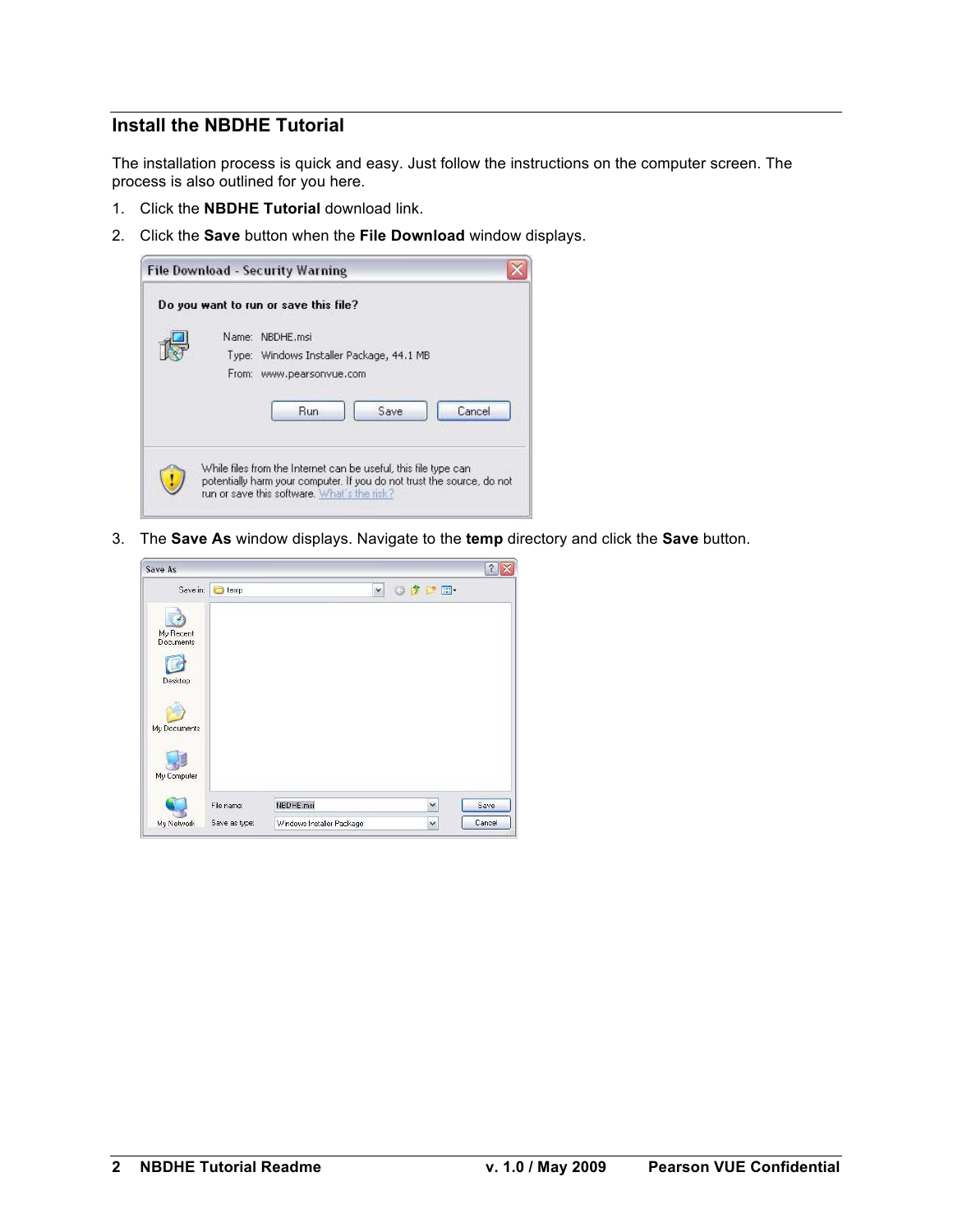4. When the file finishes downloading, the **Download complete** window displays. Click the **Open Folder** button.

| <b>Download complete</b> |                                                        |  |
|--------------------------|--------------------------------------------------------|--|
| Saved:                   | Download Complete<br>NBDHE.msi from www.pearsonvue.com |  |
| Downloaded:              | 44.1 MB in 24 sec                                      |  |
| Download to:             | C:\temp\NBDHE.msi                                      |  |
| Transfer rate:           | 1.83 MB/Sec                                            |  |
|                          | Close this dialog box when download completes          |  |
|                          |                                                        |  |

5. Double-click the **NBDHE.msi** file.

The **Security Warning** screen displays.

| <b>Open File - Security Warning</b>                                                                                                                                 |  |
|---------------------------------------------------------------------------------------------------------------------------------------------------------------------|--|
| Do you want to run this file?                                                                                                                                       |  |
| Name: NBDHE.msi<br>Publisher: NCS Pearson                                                                                                                           |  |
| Type: Windows Installer Package<br>From: C:\temp                                                                                                                    |  |
| Cancel<br><b>Run</b>                                                                                                                                                |  |
| Always ask before opening this file                                                                                                                                 |  |
| While files from the Internet can be useful, this file type can<br>potentially harm your computer. Only run software from publishers<br>you trust. What's the risk? |  |

6. Click **Run**.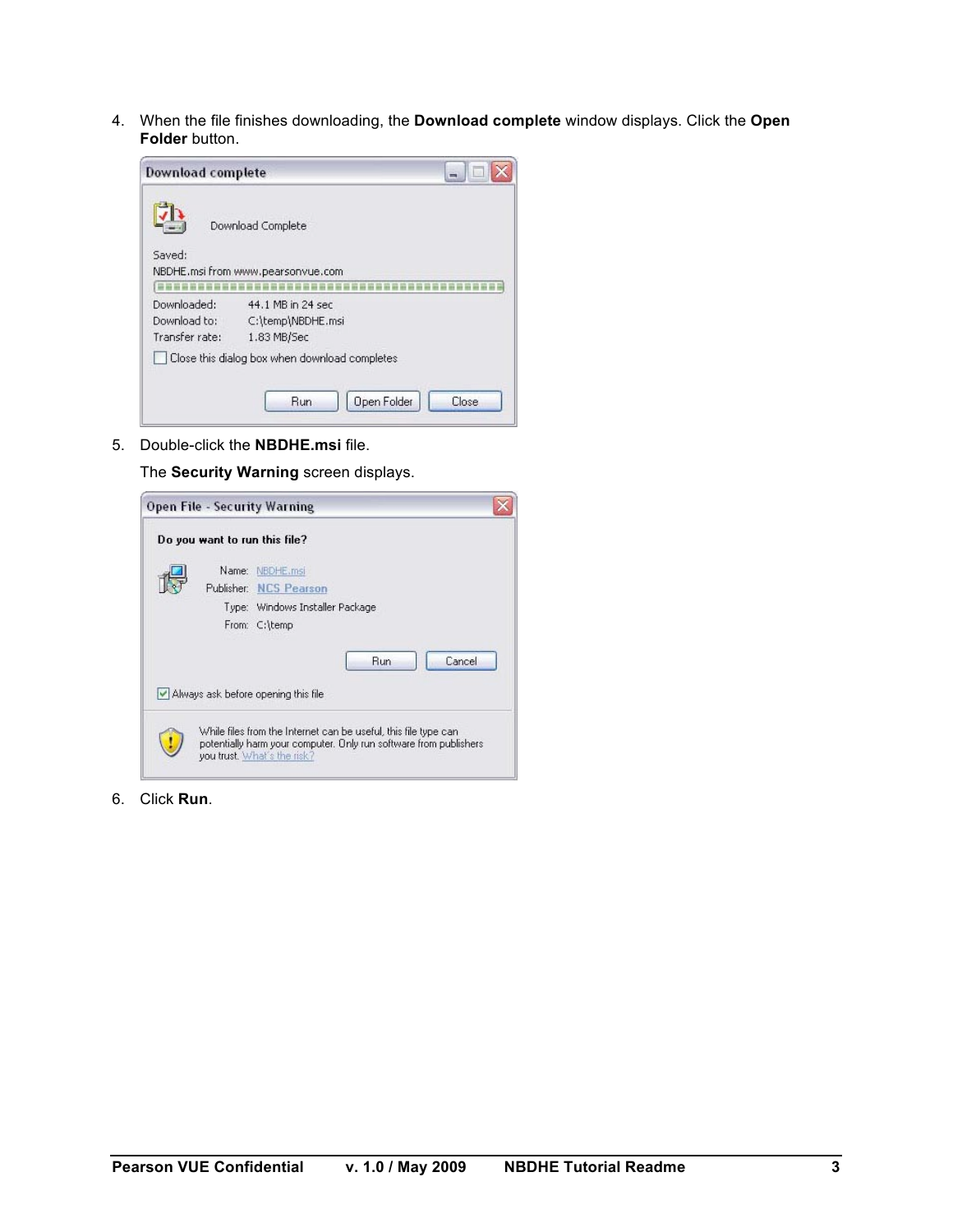7. The **Install Shield Welcome** screen displays. Click **Next**.

| American Dental Association Tutorial Setup |                                                                                                                                                        |
|--------------------------------------------|--------------------------------------------------------------------------------------------------------------------------------------------------------|
|                                            | Welcome to the American Dental<br>Association Tutorial Setup Wizard                                                                                    |
|                                            | The Setup Wizard will install American Dental Association<br>Tutorial on your computer. Click Next to continue or Cancel.<br>to exit the Setup Wizard. |
|                                            | Cancel<br>Next<br>Back                                                                                                                                 |

8. The **License Agreement** screen displays. Read the agreement. You can read the agreement on your screen or click **Print** to print a copy.



9. If you agree to the terms, select **I accept the terms of the License Agreement** and click **Next**. (If you do not agree to the terms, click **Cancel** and the NBDHE Tutorial will not load.)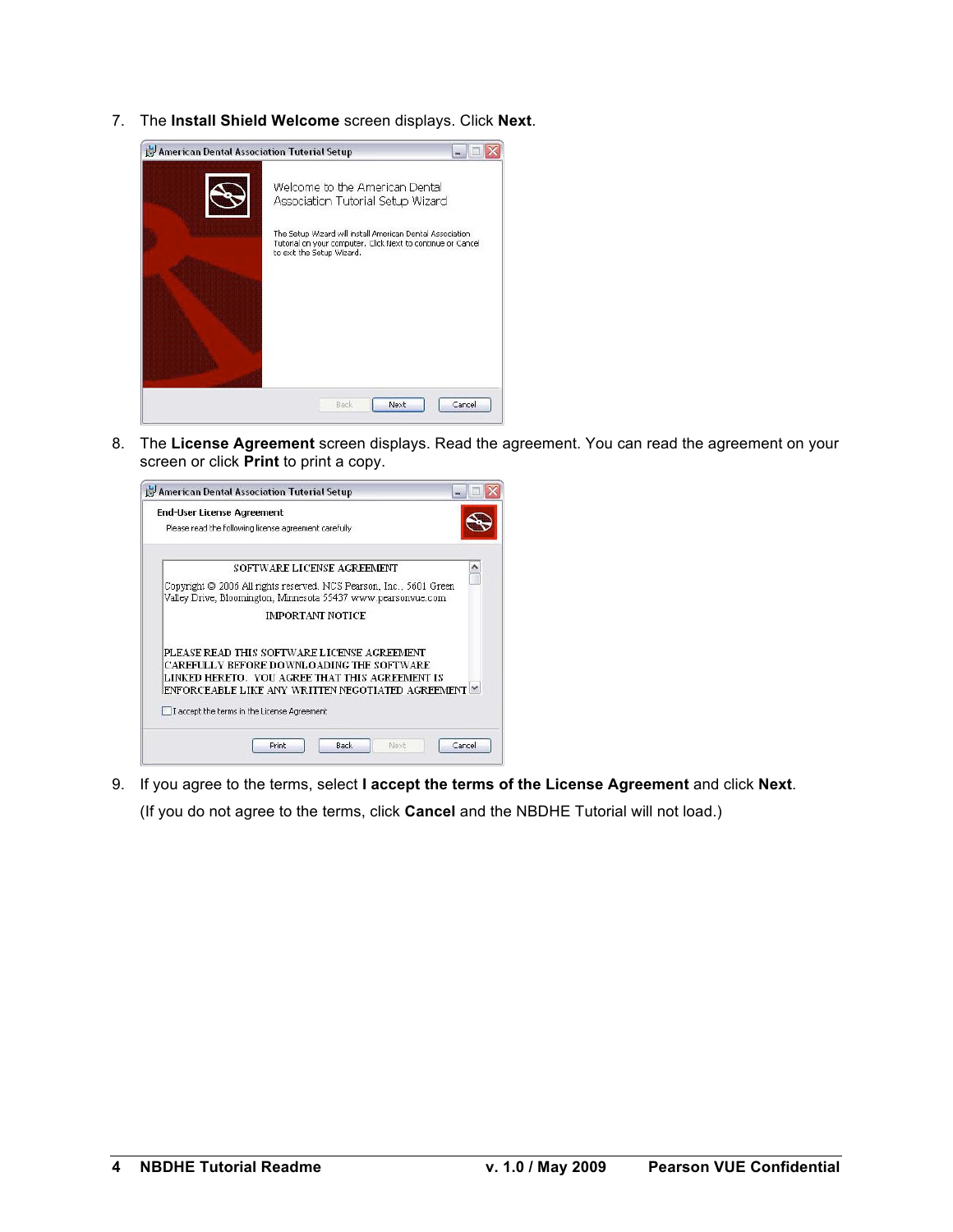10. The **Destination Folder** screen displays. We recommend that you keep the default location for the tutorial. Click **Next**.



11. The **Ready to install** screen displays. Click **Install**.



12. The tutorial installation completes. Click **Finish**. The installation program ends.

| American Dental Association Tutorial Setup |                                                                    |
|--------------------------------------------|--------------------------------------------------------------------|
|                                            | Completed the American Dental<br>Association Tutorial Setup Wizard |
|                                            | Click the Finish button to exit the Setup Wizard.                  |
|                                            |                                                                    |
|                                            |                                                                    |
|                                            |                                                                    |
|                                            |                                                                    |
|                                            | Finish<br>Cancel<br>Back                                           |

The Tutorial install created a shortcut on your desktop and a shortcut in the Windows Start menu.